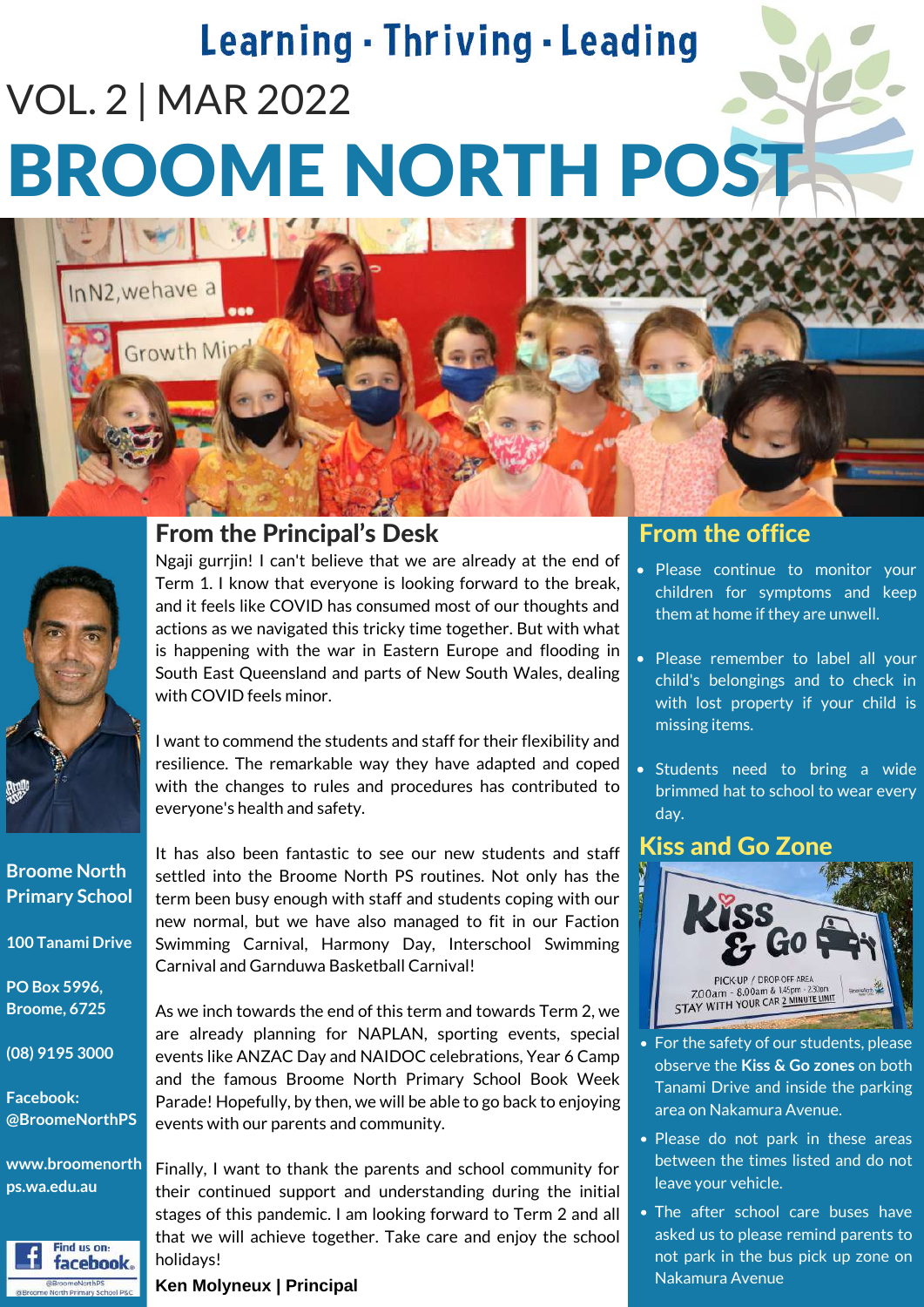#### Science with Mrs Carder

Our Year 3 students have been exploring the leaf litter and top soil around our school recently to investigate the diversity and abundance of detritivores in the soil. Detritivores are organisms that eat dead or decaying plants or animals and include insects, worms and spiders. Our students prepared for the soil sampling investigation by writing an aim and a prediction. We discussed the equipment we would need, such as safety glasses, gloves, containers and clip seal bags. Students analysed their soil sample and created a tally detailing the type and number of detritivores they observed. We are now in the process of finalising our investigation by creating a column graph to represent our data and write a conclusion about what we have discovered.













#### Phys - Ed with Mrs Carder

Our Year 1 and 2 students have been undertaking a gymnastics unit this term to developing their Fundamental Movement Skills. They have learnt a variety of rolls including a pencil roll and forward roll, how to safely jump forwards and backwards from height, do wall stands and partner activities where they use each other to counter balance for various tasks. Students were excited to use the new equipment which arrived recently and has allowed students to take their skills to the next level.



Interschool Swimming Carnival Training Some of our amazing swimmers have been hitting the pool early for training to prepare for the Interschool Swimming Carnival on Friday, 25 March.

A big thankyou to Mrs Carder and Miss Ellie for getting to the pool at 6am to give the students their expert advice.

Good luck to all the students who are swimming at the carnival today.

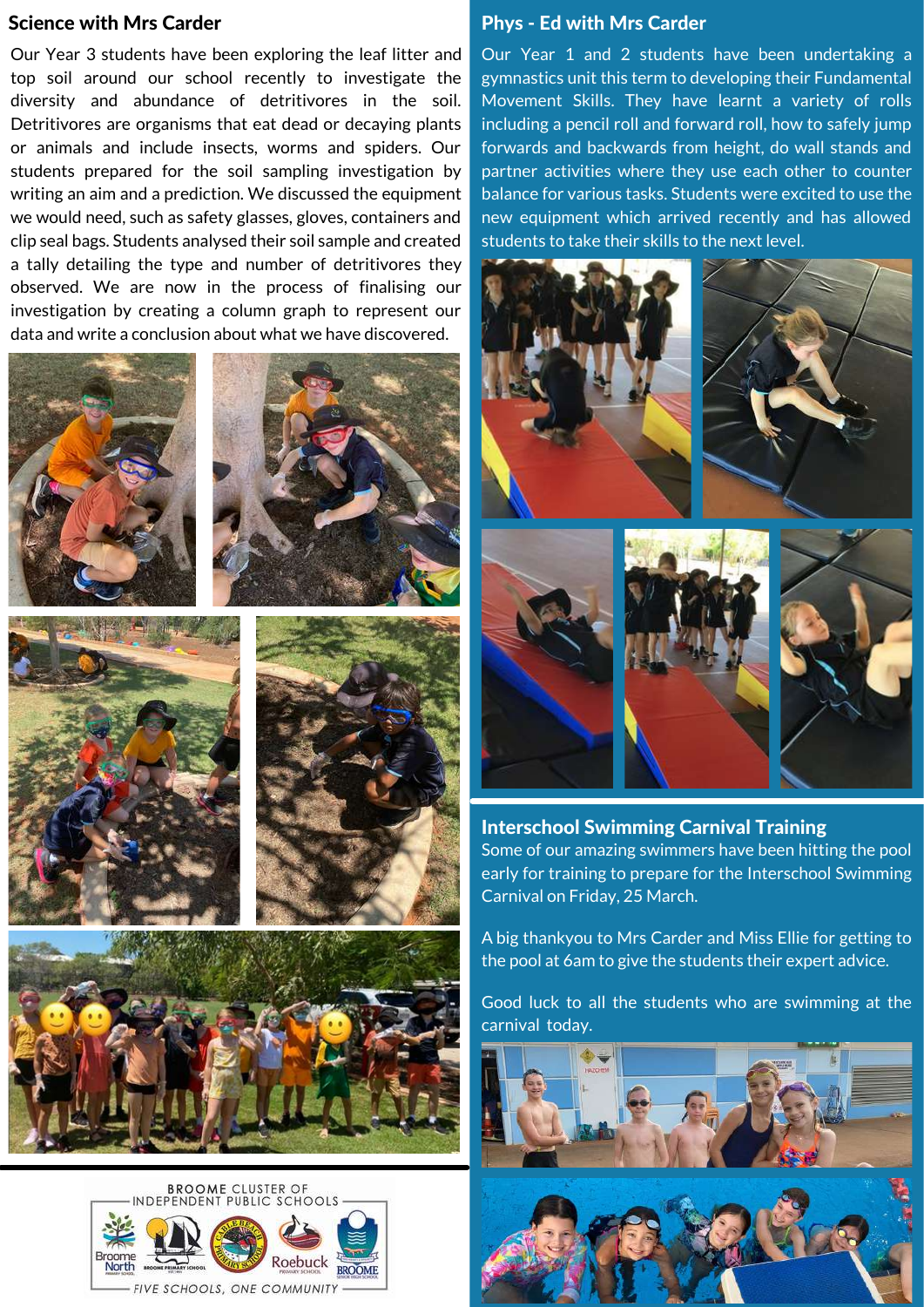### Classroom Music with Miss Trewartha

What a wonderful start to the year it has been! I have enjoyed only having to learn roughly 50 new names instead of 400 in comparison to this time last year.

Classroom Music at BNPS continues to build using a variety of fun little songs to help us learn different elements of music. We use body percussion, auxiliary percussion and xylophones too – the bucket drums are a definite favourite.

Next term will see the Year 4 and 5 students incorporating ukulele into their classes. There will be an exploration of film music and Folley for multiple year levels too.

NEEDED: I am looking at collecting ribbons

LENGTH: 1 metre or longer

#### WIDTH: 4cm or wider.









House shirts can be worn on Wednesdays to earn a point for your team.

**House shirts are \$35 each, available from the front office.**





### Harmony Day

Broome North Primary School celebrated Harmony Day on Monday, 21 March, and all students were invited to wear orange or traditional dress to mark the occasion. The mass

Harmony Day's theme this year is 'everyone belongs'. This day also coincides with World Eucalyptus Day. Our Year 5 and 6 students were invited to plant trees in the school grounds to signify the occasion.

We would like to thank Phil Doherty, who donated the trees and equipment and taught the students how to plant them.

A big thank you must also go to our School Board Chair, Kylie Brockenshire, for helping to arrange this special event.